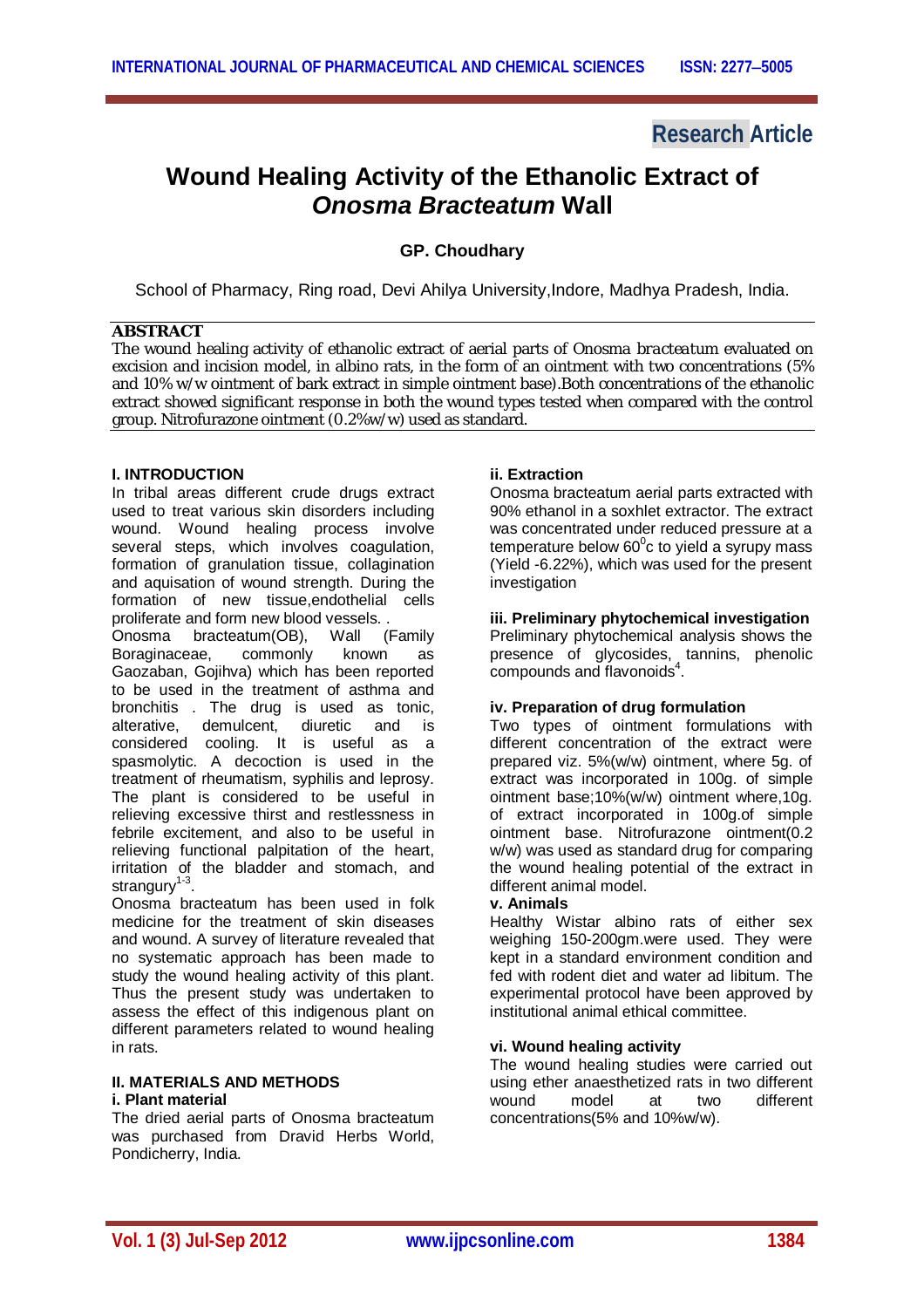#### **a. Incision wound**

In incision wound model four groups (The group I was considered as control, the group II served as the reference standard and treated with 0.2%w/w Nitrofurazone ointment. The group III animals were treated with the 5%w/w ethanolic extract and the group IV animals were treated with 10%w/w ethanolic extract of Onosma bracteatum) of animals containing six in each group. Paravertebral incision of 6cm. long were made on either side of the vertebral column of the rat .Care was taken to see that incision was at least 1cm. lateral to vertebral column. The wounds were closed with interrupted sutures of 1cm. apart. The animals were caged individually. The sutures were removed on  $8<sup>th</sup>$  post wounding day. The tensile strength of the wound was measured on 10 $^{\sf th}$  post wounding day $^{\sf 5}.$ 

**b. Excision wound**-In excision wound four groups(The group I was considered as control, the group II served as the reference standard and treated with 0.2%w/w Nitrofurazone ointment.The group III animals were treated with the 5%w/w ethanolic extract and the group IV animals were treated with 10%w/w ethanolic extract of Onosma bracteatum) of animals containing six in each group.A circular piece of full thickness (approx.500 mm<sup>2</sup>) was cut off from a predetermined area on the back of the rat.wounds were traced on 1mm<sup>2</sup> graph paper on the day of wounding and subsquently on alternate days until healing was complete. Changes in wound area were calculated, giving an indication of the rate of wound contraction. Number of days required for falling of the eschar without any residual raw wound gave the period of epithelization<sup>6</sup>. The ointment of the fruit extract ,standard drug and simple ointment was applied to the wound twice daily, until recovery to the respective groups of animals.

Statistical analysis-The results are expressed as mean ±SE of six animals in each group.The data were evaluated by students t-test and the values of  $P \le 0.001$  were considered statistically significant.

#### **III. RESULTS**

It was observed that the wound healing contracting ability of the extract ointment in different concentrations was significantly greater than that of the control (i.e. simple ointment treated group). The 10% (w/w) extract ointment treated groups showed significant wound healing from the fourth day onwards, which was comparable to that of the standard drug, i.e. nitrofurazone ointment treated group of animals. The wound closure time was lesser, as well as the percentage of wound contraction was much more with the 10% w/w extract ointment treated group (18±1 days for 100% contraction which was almost similar to that of the nitrofurazone treated group). The 5%(w/w) extract ointment treated group of animals showed significant wound contraction from the eighth day onwards and achieved 100% with the wound closure time of  $20 + 2$  days.

In incision wound model the measurement of the effect of the extract and standard drug on the tensile strength is shown in Table II. The tensile strength of the 10% extract treated group and the nitrofurazone ointment treated group were comparable to each other. The 5% extract ointment treated group showed a lesser but significant increase in the tensile strength compared to the control group. Thus both concentrations of the

extract as well as the standard drug showed a significant increase in tensile strength in the 10 days old wound. The results of the present study revealed that both concentration (5% and10%w/w) of ethanolic extract of Onosma bracteatum fruit have significant wound healing activity in both incision as well as excision wound models.

#### **IV. DISCUSSION**

Wound healing is a fundamental response to tissue injury that results in restoration of tissue integrity. This is mainly achieved by the synthesis of the connective tissue matrix. Collagen is a major protein of the extracellular matrix and is the component that ultimately<br>contributes to wound strength.Tannins contributes to wound strength.Tannins promote the wound healing through several cellular mechanism; chelation of the free radicals and reactive species of oxygen, promoting contraction of the wound and increasing the formation of capillary vessels $^7$ and fibroblasts and including keratinocyte proliferation , but do not act on the differentiation towards cornified cells <sup>8</sup>. Similar findings have been reported with the extracts of the plants containing tannins by earlier workers<sup>9-11</sup>. However, our results revealed that tannins are one of the important phytoconstituents responsible for wound healing mainly due to their astringent and antimicrobial property.

Hence, it can be inferred that the wound healing activity of the plant Onosma bracteatum is due to its high tannin content, which seems to be responsible for wound contraction and increased rate of epithelization.